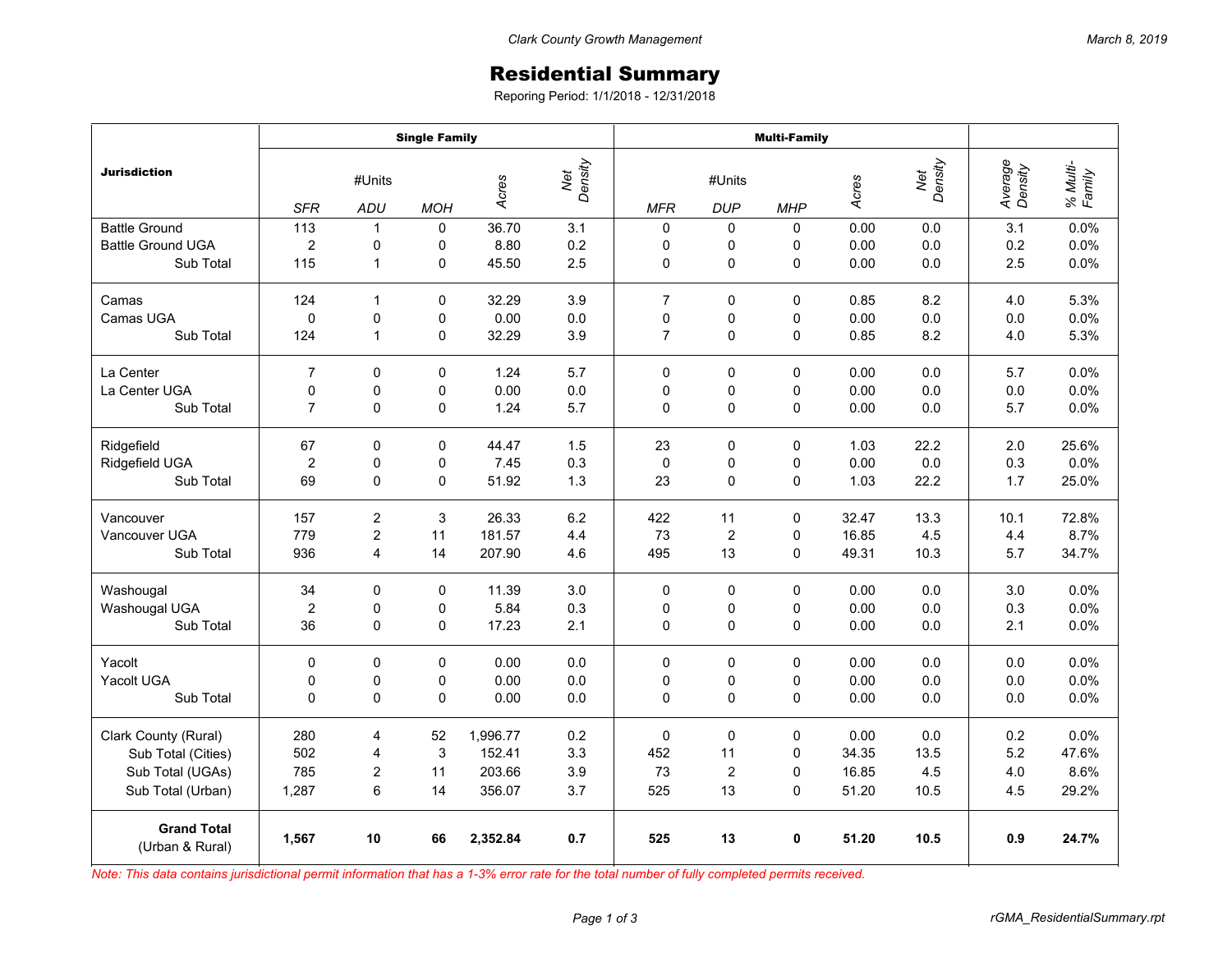

## *Page 2 of 3 rGMA\_ResidentialSummary.rpt*